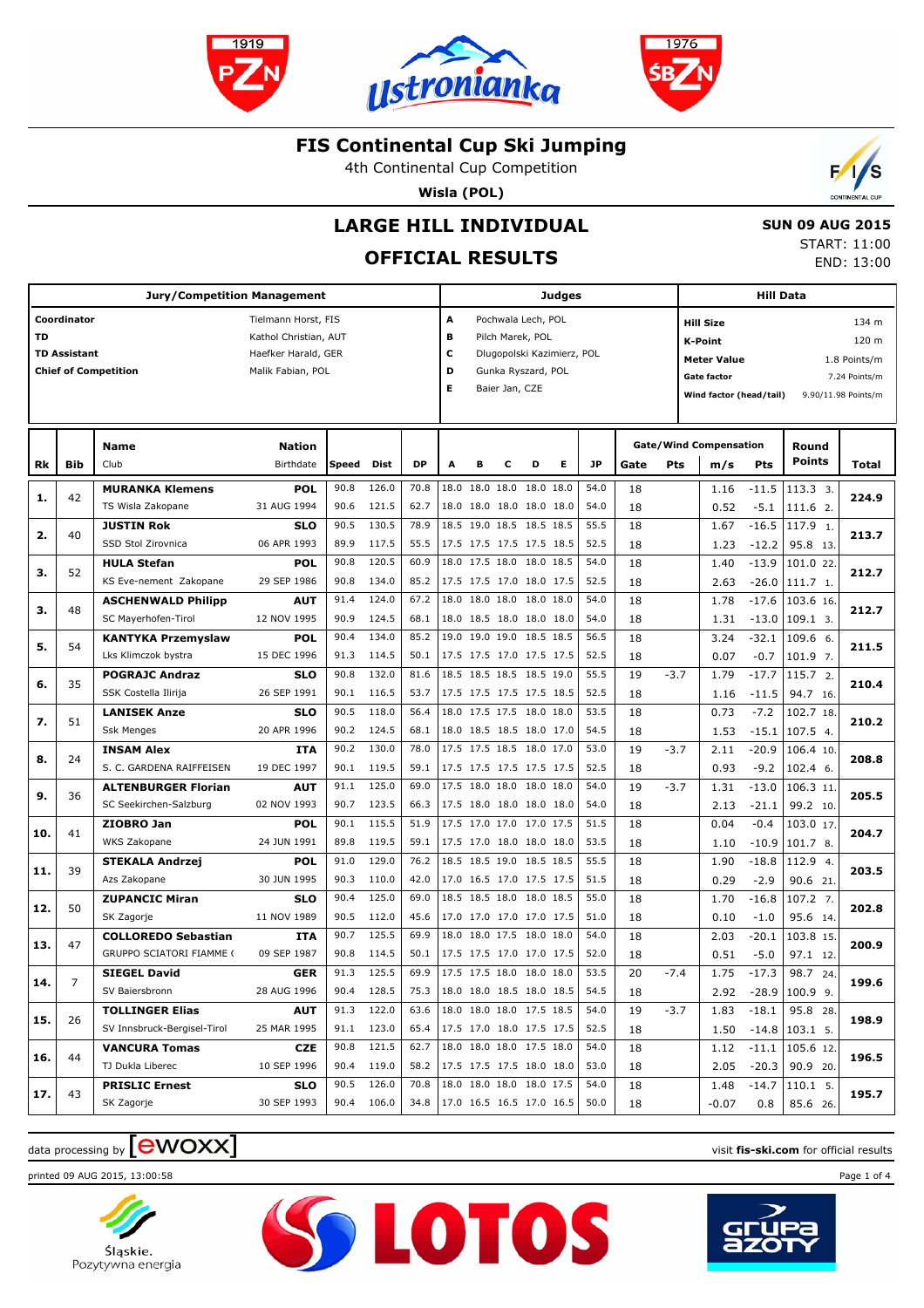





4th Continental Cup Competition

**Wisla (POL)**



## **LARGE HILL INDIVIDUAL**

### **OFFICIAL RESULTS**

| <b>SUN 09 AUG 2015</b> |              |  |
|------------------------|--------------|--|
|                        | START: 11:00 |  |
|                        | END: 13:00   |  |

|     |                |                                  |               |       |       |           |                          |   |   |                          |   |      |      |            |                               |         |                        | LIV <sub>L</sub> . 19.00 |
|-----|----------------|----------------------------------|---------------|-------|-------|-----------|--------------------------|---|---|--------------------------|---|------|------|------------|-------------------------------|---------|------------------------|--------------------------|
|     |                | <b>Name</b>                      | <b>Nation</b> |       |       |           |                          |   |   |                          |   |      |      |            | <b>Gate/Wind Compensation</b> |         | Round<br><b>Points</b> |                          |
| Rk  | <b>Bib</b>     | Club                             | Birthdate     | Speed | Dist  | <b>DP</b> | A                        | в | c | D                        | Е | JP.  | Gate | <b>Pts</b> | m/s                           | Pts     |                        | <b>Total</b>             |
|     |                | <b>BJERKEENGEN Fredrik</b>       | <b>NOR</b>    | 90.9  | 129.0 | 76.2      |                          |   |   | 17.5 17.5 18.0 18.0 18.0 |   | 53.5 | 19   | $-3.7$     | 2.49                          | $-24.7$ | 101.3 20.              |                          |
| 17. | 34             | Kolbukameratene IL               | 11 NOV 1988   | 90.0  | 117.0 | 54.6      |                          |   |   | 17.5 17.5 17.0 17.5 17.5 |   | 52.5 | 18   |            | 1.28                          | $-12.7$ | 94.4 17.               | 195.7                    |
|     | 53             | <b>BJOERENG Joacim Oedegaard</b> | <b>NOR</b>    | 90.3  | 123.5 | 66.3      |                          |   |   | 18.0 18.0 18.0 18.0 18.5 |   | 54.0 | 18   |            | 2.02                          | $-20.0$ | 100.3 23.              | 195.1                    |
| 19. |                | Roeykenhopp                      | 14 DEC 1995   | 90.1  | 121.0 | 61.8      |                          |   |   | 17.5 17.0 17.5 17.5 17.0 |   | 52.0 | 18   |            | 1.92                          | $-19.0$ | 94.8 15.               |                          |
|     | 25             | <b>ROMASHOV Alexey</b>           | <b>RUS</b>    | 90.4  | 130.5 | 78.9      |                          |   |   | 18.0 18.5 18.0 18.0 18.0 |   | 54.0 | 19   | $-3.7$     | 2.24                          | $-22.2$ | $107.0$ 8.             | 195.1                    |
| 19. |                | Saint-Petersburg KOR1            | 29 APR 1992   | 90.2  | 102.5 | 28.5      |                          |   |   | 16.0 16.5 16.5 16.5 17.0 |   | 49.5 | 18   |            | $-0.84$                       | 10.1    | 88.1 24.               |                          |
|     |                | <b>MIETUS Krzysztof</b>          | <b>POL</b>    | 91.3  | 119.5 | 59.1      |                          |   |   | 17.5 17.0 17.5 17.5 17.0 |   | 52.0 | 18   |            | 0.73                          | $-7.2$  | 103.9 13.              | 192.2                    |
| 21. | $\overline{2}$ | AZS Zakopane                     | 08 MAR 1991   | 90.7  | 114.5 | 50.1      |                          |   |   | 17.5 17.5 17.5 17.5 18.0 |   | 52.5 | 18   |            | 1.44                          | $-14.3$ | 88.3 23.               |                          |
|     |                | <b>HOLIK Frantisek</b>           | <b>CZE</b>    | 91.5  | 127.0 | 72.6      |                          |   |   | 18.0 18.0 17.5 18.0 18.0 |   | 54.0 | 20   | $-7.4$     | 1.74                          | $-17.2$ | 102.0 19.              | 190.8                    |
| 22. | 12             | Lsk Lomnice nad popelkou         | 23 OCT 1998   | 90.4  | 117.5 | 55.5      | 17.5 17.5 17.0 17.5 17.5 |   |   |                          |   | 52.5 | 18   |            | 1.94                          | $-19.2$ | 88.8 22.               |                          |
| 23. | 38             | <b>POLASEK Viktor</b>            | <b>CZE</b>    | 89.9  | 115.0 | 51.0      |                          |   |   | 17.5 17.0 17.0 17.0 17.5 |   | 51.5 | 18   |            | 0.91                          | $-9.0$  | 93.5 29.               | 190.7                    |
|     |                | Sk Nove mesto na morave          | 18 JUL 1997   | 90.6  | 124.5 | 68.1      |                          |   |   | 16.5 17.0 17.5 17.5 18.0 |   | 52.0 | 18   |            | 2.31                          | $-22.9$ | 97.2 11.               |                          |
|     | 9              | <b>MUELLER Lukas</b>             | <b>AUT</b>    | 92.1  | 123.5 | 66.3      |                          |   |   | 18.0 18.0 18.0 18.0 17.5 |   | 54.0 | 20   | $-7.4$     | 1.63                          | $-16.1$ | 96.8 26.               | 190.7                    |
| 23. |                | SV Villach-Kaernten              | 14 MAR 1992   | 91.2  | 116.5 | 53.7      |                          |   |   | 17.5 17.0 17.0 17.5 18.0 |   | 52.0 | 18   |            | 1.19                          | $-11.8$ | 93.9 18.               |                          |
| 25. | 37             | <b>QUECK Danny</b>               | <b>GER</b>    | 90.9  | 116.5 | 53.7      |                          |   |   | 17.5 17.0 17.0 17.5 17.5 |   | 52.0 | 18   |            | 0.75                          | $-7.4$  | 98.3 25.               | 189.9                    |
|     |                | WSV 08 Lauscha                   | 17 SEP 1989   | 90.7  | 114.0 | 49.2      | 17.0 17.5 17.0 17.5 17.5 |   |   |                          |   | 52.0 | 18   |            | 0.97                          | $-9.6$  | 91.6 19.               |                          |
| 26. | 32             | <b>REISENAUER Janni</b>          | <b>AUT</b>    | 91.0  | 124.0 | 67.2      |                          |   |   | 18.0 18.5 18.0 17.5 17.5 |   | 53.5 | 19   | $-3.7$     | 1.61                          | $-15.9$ | 101.1 21.              | 180.2                    |
|     |                |                                  | 07 NOV 1997   | 89.6  | 107.0 | 36.6      |                          |   |   | 16.0 16.5 16.5 16.5 17.0 |   | 49.5 | 18   |            | 0.71                          | $-7.0$  | 79.1 28.               |                          |
| 27. | 45             | <b>BIEGUN Krzysztof</b>          | <b>POL</b>    | 90.9  | 112.5 | 46.5      |                          |   |   | 17.5 17.0 17.0 17.0 17.0 |   | 51.0 | 18   |            | 0.42                          | $-4.2$  | 93.3 30.               | 180.0                    |
|     |                | SS-R LZS Sokol Szczyrk           | 21 MAY 1994   | 91.0  | 108.5 | 39.3      | 16.0 16.0 15.5 16.5 15.5 |   |   |                          |   | 47.5 | 18   |            | 0.01                          | $-0.1$  | 86.7 25.               |                          |
| 28. | 28             | <b>DREHER Michael</b>            | <b>GER</b>    | 89.7  | 120.5 | 60.9      |                          |   |   | 18.0 18.0 18.0 17.5 18.0 |   | 54.0 | 19   | $-3.7$     | 1.53                          | $-15.1$ | 96.1 27.               | 178.1                    |
|     |                | SC 1906 Oberstdorf               | 30 JAN 1993   | 89.4  | 108.5 | 39.3      |                          |   |   | 17.0 17.0 17.0 17.0 17.5 |   | 51.0 | 18   |            | 0.84                          | $-8.3$  | 82.0 27.               |                          |
| 29. | 29             | <b>MIETUS Grzegorz</b>           | POL           | 90.6  | 127.0 | 72.6      |                          |   |   | 18.5 18.0 18.5 18.0 18.0 |   | 54.5 | 19   | $-3.7$     | 1.97                          | $-19.5$ | 103.9 13.              | 174.0                    |
|     |                | AZS ZAKOPANE                     | 20 FEB 1993   | 90.0  | 105.5 | 33.9      |                          |   |   | 17.0 16.0 16.5 16.5 16.5 |   | 49.5 | 18   |            | 1.34                          | $-13.3$ | 70.1 29.               |                          |
| 30. | 31             | <b>AIGNER Clemens</b>            | <b>AUT</b>    | 90.5  | 127.0 | 72.6      |                          |   |   | 18.0 18.5 18.5 18.0 18.0 |   | 54.5 | 19   | $-3.7$     | 1.71                          | $-16.9$ | $106.5$ 9.             | 106.5                    |
|     |                | SV Innsbruck-Bergisel-Tirol      | 02 FEB 1993   |       |       |           |                          |   |   |                          |   |      |      |            |                               |         |                        |                          |
|     |                |                                  |               |       |       |           |                          |   |   |                          |   |      |      |            |                               |         |                        |                          |

|     |    | Not qualified for final round                           |                           |      |       |      |                            |  |      |    |        |      |         |      |
|-----|----|---------------------------------------------------------|---------------------------|------|-------|------|----------------------------|--|------|----|--------|------|---------|------|
| 31. | 30 | <b>PREVC Domen</b><br>Sk Triglav kranj                  | <b>SLO</b><br>04 JUN 1999 | 89.8 | 119.5 | 59.1 | $17.5$ 17.5 17.5 17.5 17.5 |  | 52.5 | 19 | $-3.7$ | 1.48 | $-14.7$ | 93.2 |
| 32. | 21 | <b>MAYLAENDER Dominik</b><br>SC Degenfeld               | <b>GER</b><br>20 MAR 1995 | 91.2 | 122.5 | 64.5 | 17.5 17.5 18.0 17.5 17.5   |  | 52.5 | 19 | $-3.7$ | 2.04 | $-20.2$ | 93.1 |
| 33. | 33 | <b>RHOADS William</b><br><b>UOP Sports Clubs</b>        | <b>USA</b><br>08 JUN 1995 | 91.2 | 118.5 | 57.3 | 17.5 17.0 17.5 17.5 17.0   |  | 52.0 | 19 | $-3.7$ | 1.29 | $-12.8$ | 92.8 |
| 34. | 19 | <b>HEINRICH Tim</b><br>Wsv Schmiedefeld                 | <b>GER</b><br>06 MAY 1995 | 91.0 | 119.0 | 58.2 |                            |  | 52.5 | 19 | $-3.7$ | 1.45 | $-14.4$ | 92.6 |
| 35. | 22 | <b>JARZABEK Dawid</b><br>TS Wisla Zakopane              | <b>POL</b><br>03 MAR 1999 | 91.1 | 119.0 | 58.2 | 18.0 17.5 17.5 17.5 17.5   |  | 52.5 | 19 | $-3.7$ | 1.67 | $-16.5$ | 90.5 |
| 36. | 49 | <b>PREVC Cene</b><br>Sk Triglav kranj                   | <b>SLO</b><br>12 MAR 1996 | 90.8 | 118.5 | 57.3 | 17.5 17.5 17.5 17.5 18.5   |  | 52.5 | 18 |        | 1.97 | $-19.5$ | 90.3 |
| 37. | 10 | <b>SARDYKO Alexander</b><br>Dinamo N.Novgorod-Krasnoyar | <b>RUS</b><br>08 MAY 1990 | 90.8 | 120.5 | 60.9 | 17.5 18.0 17.5 17.5 18.0   |  | 53.0 | 20 | $-7.4$ | 1.76 | $-17.4$ | 89.1 |

**SS LOTOS** 

# data processing by **CWOXX** and  $\overline{C}$  and  $\overline{C}$  and  $\overline{C}$  and  $\overline{C}$  and  $\overline{C}$  and  $\overline{C}$  and  $\overline{C}$  and  $\overline{C}$  and  $\overline{C}$  and  $\overline{C}$  and  $\overline{C}$  and  $\overline{C}$  and  $\overline{C}$  and  $\overline{C}$  and  $\overline{C}$

printed 09 AUG 2015, 13:00:58 Page 2 of 4



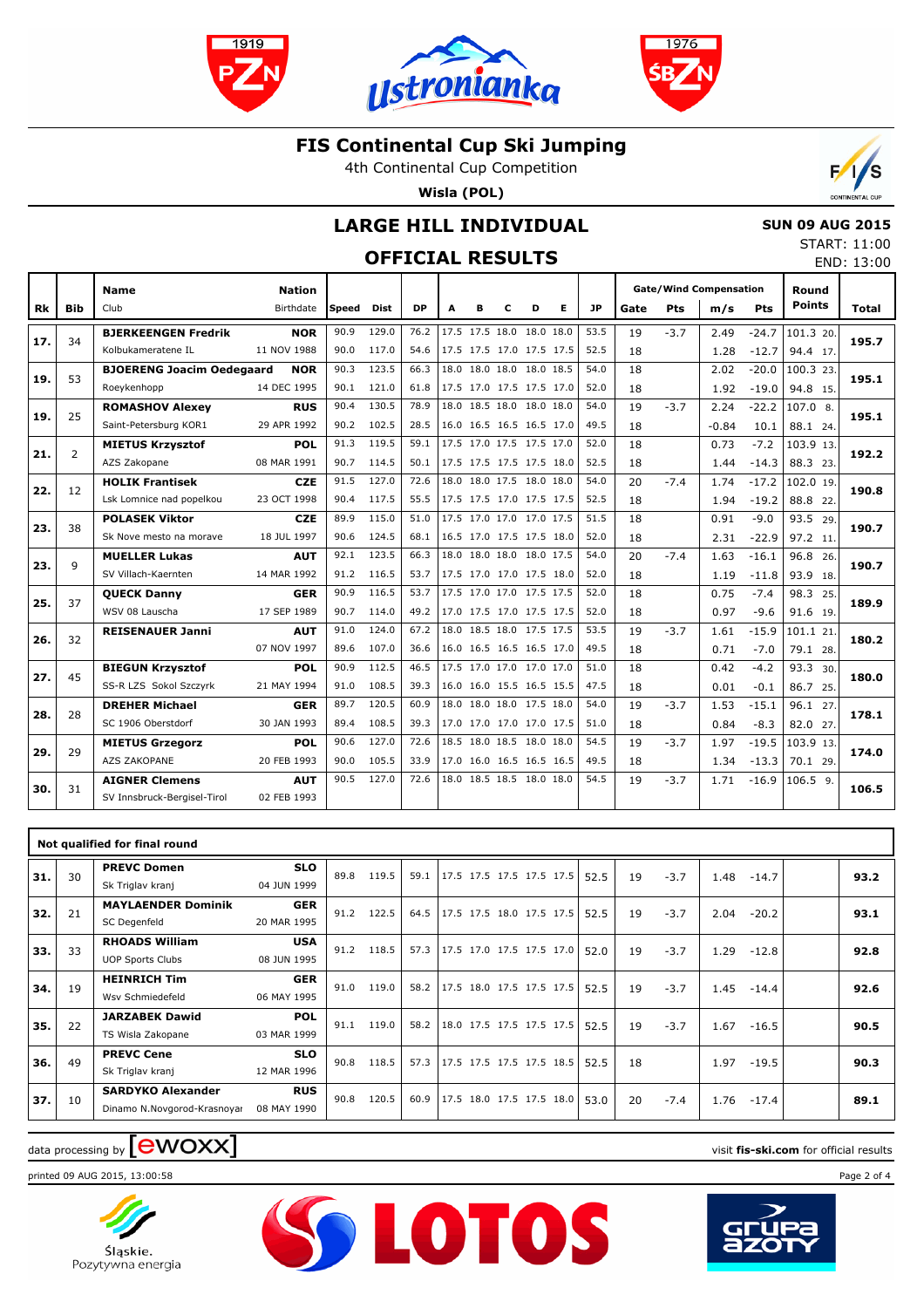





4th Continental Cup Competition

**Wisla (POL)**



## **LARGE HILL INDIVIDUAL**

### **OFFICIAL RESULTS**

 **SUN 09 AUG 2015** START: 11:00 END: 13:00

|     |              | <b>Name</b>                           | <b>Nation</b>             |       |             |           |                          |   |   |   |    |           | <b>Gate/Wind Compensation</b> |        |         | Round      |               |       |
|-----|--------------|---------------------------------------|---------------------------|-------|-------------|-----------|--------------------------|---|---|---|----|-----------|-------------------------------|--------|---------|------------|---------------|-------|
| Rk  | <b>Bib</b>   | Club                                  | Birthdate                 | Speed | <b>Dist</b> | <b>DP</b> | A                        | в | C | D | E. | <b>JP</b> | Gate                          | Pts    | m/s     | <b>Pts</b> | <b>Points</b> | Total |
| 37. |              | <b>KUKULA Artur</b>                   | <b>POL</b>                | 90.9  | 113.0       | 47.4      | 17.0 17.5 17.0 17.0 17.0 |   |   |   |    | 51.0      | 18                            |        | 0.94    | $-9.3$     |               | 89.1  |
|     | $\mathbf{1}$ | KS Wisla Ustronianka                  | 17 JUL 1992               |       |             |           |                          |   |   |   |    |           |                               |        |         |            |               |       |
| 39. | 8            | <b>GRANERUD Halvor Egner</b>          | <b>NOR</b>                |       | 90.3 122.5  | 64.5      | 18.0 18.0 18.0 17.5 18.0 |   |   |   |    | 54.0      | 20                            | $-7.4$ | 2.28    | $-22.6$    |               | 88.5  |
|     |              | Asker Skiklubb                        | 29 MAY 1996               |       |             |           |                          |   |   |   |    |           |                               |        |         |            |               |       |
| 40. | 4            | <b>RUDA Adam</b>                      | <b>POL</b>                |       | 90.9 100.0  | 24.0      | 16.0 16.0 16.0 16.0 16.0 |   |   |   |    | 48.0      | 18                            |        | $-0.89$ | 10.7       |               | 82.7  |
|     |              | ZTS Zakucie Zagorz                    | 18 NOV 1995               |       |             |           |                          |   |   |   |    |           |                               |        |         |            |               |       |
| 41. | 3            | <b>PODZORSKI Lukasz</b>               | <b>POL</b>                |       | 90.0 104.0  | 31.2      | 16.0 16.0 16.5 16.5 16.5 |   |   |   |    | 49.0      | 18                            |        | $-0.05$ | 0.6        |               | 80.8  |
|     |              | KS Wisla Wisla                        | 25 JAN 1996               |       |             |           |                          |   |   |   |    |           |                               |        |         |            |               |       |
| 42. | 15           | <b>ROWLEY Matthew</b>                 | <b>CAN</b>                |       | 90.9 119.5  | 59.1      | 17.5 17.0 17.5 17.0 17.0 |   |   |   |    | 51.5      | 20                            | $-7.4$ | 2.27    | $-22.5$    |               | 80.7  |
|     |              | Altius Nordic Ski Club                | 04 JUN 1993               |       |             |           |                          |   |   |   |    |           |                               |        |         |            |               |       |
| 43. | 16           | <b>VARESCO Daniele</b>                | <b>ITA</b>                |       | 91.2 122.5  | 64.5      | 18.0 18.5 18.0 17.5 17.5 |   |   |   |    | 53.5      | 20                            | $-7.4$ | 3.13    | $-31.0$    |               | 79.6  |
|     |              | G.S. FIAMME ORO MOENA                 | 25 JUL 1995               |       |             |           |                          |   |   |   |    |           |                               |        |         |            |               |       |
| 44. | 11           | <b>GLASDER Michael</b>                | <b>USA</b>                |       | 91.1 117.5  | 55.5      | 17.5 17.0 17.0 17.0 17.0 |   |   |   |    | 51.0      | 20                            | $-7.4$ | 1.99    | $-19.7$    |               | 79.4  |
|     |              | Norge Ski Club                        | 27 MAR 1989               |       |             |           |                          |   |   |   |    |           |                               |        |         |            |               |       |
| 45. | 20           | <b>BIRCHLER Tobias</b><br>Einsiedeln  | <b>SUI</b><br>29 JUL 1997 |       | 90.2 111.5  | 44.7      | 17.0 17.0 17.0 17.0 17.0 |   |   |   |    | 51.0      | 19                            | $-3.7$ | 1.38    | $-13.7$    |               | 78.3  |
|     |              | <b>TROFIMOV Roman Sergeevich</b>      | <b>RUS</b>                |       |             |           |                          |   |   |   |    |           |                               |        |         |            |               |       |
| 46. | 5            | UOR SDUSHOR Nizhniy Novgo 19 NOV 1989 |                           |       | 90.2 113.5  | 48.3      | 17.0 16.5 16.5 17.0 17.5 |   |   |   |    | 50.5      | 20                            | $-7.4$ | 1.50    | $-14.8$    |               | 76.6  |
|     |              | <b>SCHULER Andreas</b>                | <b>SUI</b>                |       |             |           |                          |   |   |   |    |           |                               |        |         |            |               |       |
| 47. | 17           | Einsiedeln                            | 30 DEC 1995               |       | 90.1 117.5  | 55.5      | 17.0 17.0 17.0 16.5 16.5 |   |   |   |    | 50.5      | 20                            | $-7.4$ | 2.26    | $-22.4$    |               | 76.2  |
|     |              | <b>BRADATSCH Sebastian</b>            | <b>GER</b>                |       |             |           |                          |   |   |   |    |           |                               |        |         |            |               |       |
| 48. | 18           | WSC 07 Ruhla                          | 08 MAY 1996               | 90.3  | 114.0       | 49.2      | 17.5 17.0 17.0 16.5 16.0 |   |   |   |    | 50.5      | 20                            | $-7.4$ | 1.68    | $-16.6$    |               | 75.7  |
|     |              | <b>FRIBERG Christian</b>              | <b>USA</b>                |       |             |           |                          |   |   |   |    |           |                               |        |         |            |               |       |
| 49. | 13           | Saint Paul Ski Club                   | 08 SEP 1994               |       | 90.8 111.5  | 44.7      | 17.0 17.0 17.0 17.0 16.5 |   |   |   |    | 51.0      | 20                            | $-7.4$ | 1.51    | $-14.9$    |               | 73.4  |
|     |              | <b>KALINICHENKO Vitaliy</b>           | <b>UKR</b>                |       |             |           |                          |   |   |   |    |           |                               |        |         |            |               |       |
| 50. | 6            | Vorokhta Ski School                   | 09 AUG 1993               |       | 91.1 111.0  | 43.8      | 16.5 17.0 17.0 16.5 17.0 |   |   |   |    | 50.5      | 20                            | $-7.4$ | 1.50    | $-14.8$    |               | 72.1  |
|     |              | <b>JOHANSSON Robert</b>               | <b>NOR</b>                |       | 90.2 105.5  | 33.9      | 16.0 14.5 16.5 16.0 16.5 |   |   |   |    |           |                               |        |         |            |               |       |
| 51. | 27           | Soere Aal IL                          | 23 MAR 1990               |       |             |           |                          |   |   |   |    | 48.5      | 19                            | $-3.7$ | 1.55    | $-15.3$    |               | 63.4  |
| 52. | 14           | <b>PASICHNYK Stepan</b>               | <b>UKR</b>                | 90.8  | 100.5       | 24.9      | 16.0 15.5 16.0 15.5 16.0 |   |   |   |    | 47.5      | 20                            | $-7.4$ | 1.31    | $-13.0$    |               | 52.0  |
|     |              | Kremenets ski school                  | 09 JAN 1998               |       |             |           |                          |   |   |   |    |           |                               |        |         |            |               |       |

|     | <b>Disqualified</b>   |           |           |  |  |  |  |  |  |  |  |  |  |
|-----|-----------------------|-----------|-----------|--|--|--|--|--|--|--|--|--|--|
| Bib | <b>Name</b>           | Reason    |           |  |  |  |  |  |  |  |  |  |  |
| 23  | KLYMCHUK Andrii       | SCE4 Suit | 1st round |  |  |  |  |  |  |  |  |  |  |
| 31  | <b>AIGNER Clemens</b> | SCE4 Suit | 2nd round |  |  |  |  |  |  |  |  |  |  |
| 46  | LEJA Krzysztof        | SCE1 Ski  | 1st round |  |  |  |  |  |  |  |  |  |  |

**SS LOTOS** 

data processing by **CWOXX** and  $\blacksquare$  and  $\blacksquare$  and  $\blacksquare$  and  $\blacksquare$  and  $\blacksquare$  and  $\blacksquare$  and  $\blacksquare$  and  $\blacksquare$  and  $\blacksquare$  and  $\blacksquare$  and  $\blacksquare$  and  $\blacksquare$  and  $\blacksquare$  and  $\blacksquare$  and  $\blacksquare$  and  $\blacksquare$  and  $\blacksquare$  and  $\blacks$